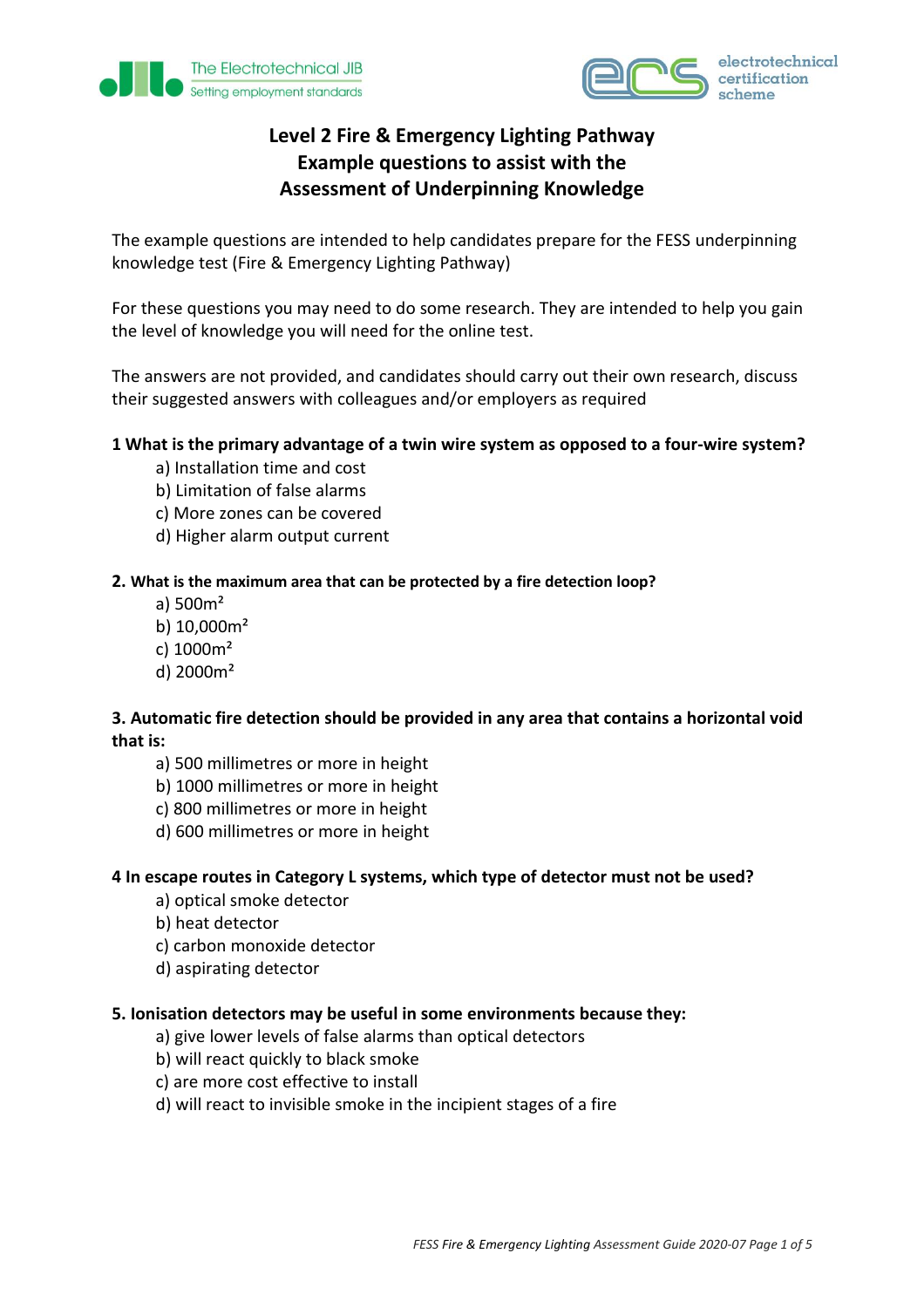#### **6 Normal beam sensitivity is usually set between:**

- a) 10 and 20%
- b) 20 and 30%
- c) 50 and 75%
- d) 30 and 50%

#### **7 FP200 should be fixed horizontally at a spacing of:**

- a) 200mm
- b) 500mm
- c) 400mm
- d) 300mm
- **8. If portable alarm devices do not send the alarm signal continuously, it is acceptable for the transmission equipment to send the alarm signal repeatedly at periods not exceeding:**

a) 60 seconds

- b) 10 seconds
- c) 30 seconds
- d) 20 seconds

#### **9. What should not be used to protect a fire alarm system under normal circumstances?**

- a) Residual current device
- b) Miniature circuit breaker
- c) Rewireable fuse
- d) HRC fuse

**10. In buildings designed to accommodate the general public in large numbers, at least two sounder circuits should be provided in every un-compartmented public space if the space is designed to accommodate more than:**

- a) 4000 members of the public
- b) 100 members of the public
- c) 500 members of the public
- d) 95 members of the public

### **11 The provision of emergency lighting in a public building is ultimately dictated by the:**

- a) Health and Safety at Work Act
- b) Electricity at Work Regulations
- c) Data Protection Act
- d) Reporting of Injuries, Diseases and Dangerous Occurrences Regulations

#### **12. Which British Standard No. is the 'Code of practice for the emergency escape lighting of premises'?**

- a) BS 5839-1
- b) BS 5266-1
- c) BS EN 1838
- d) BS 5839-6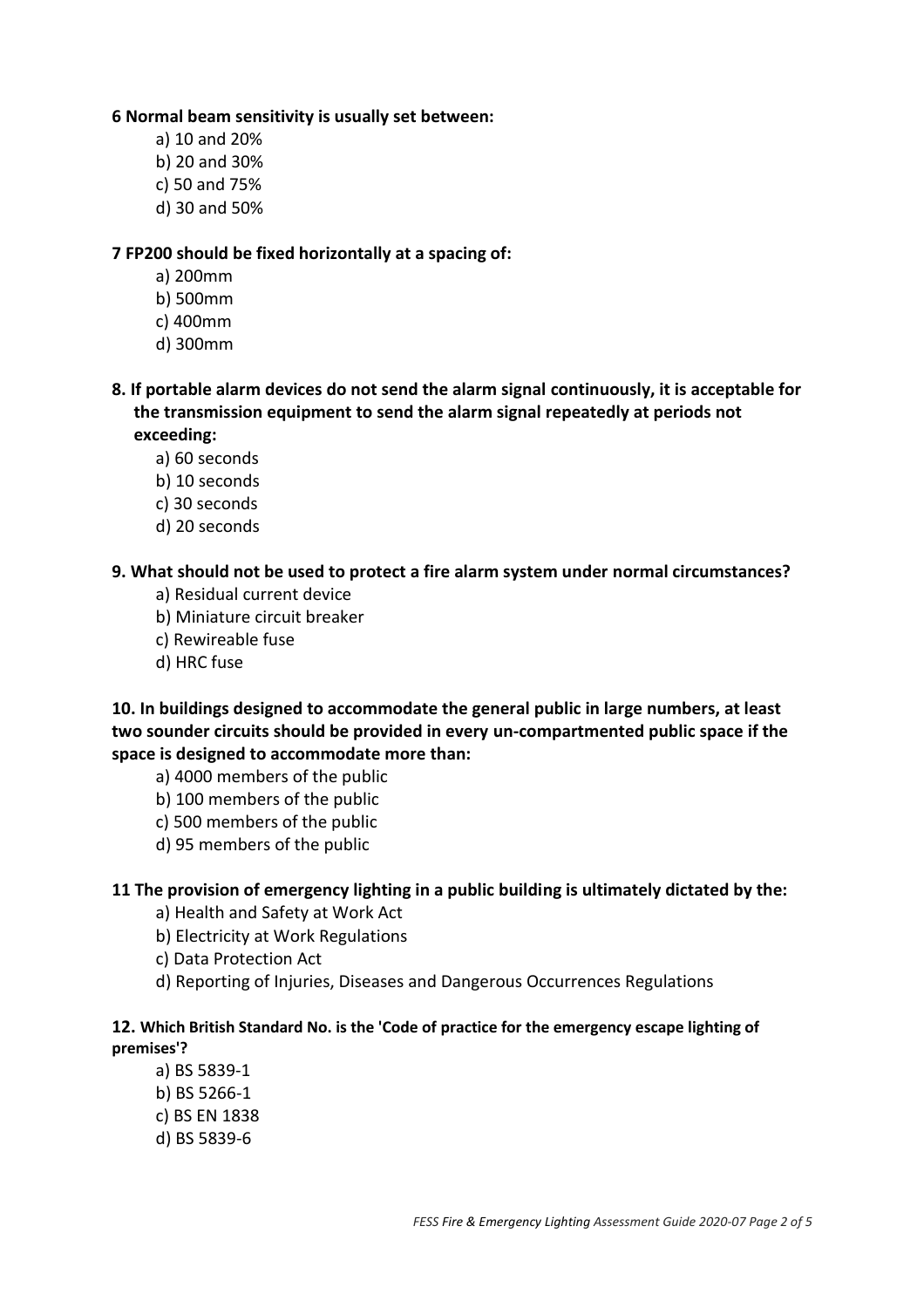# **13. Which type of emergency luminaire has its emergency lighting lamps energised at all times?**

- a) Non-maintained lighting
- b) Satellite lighting
- c) Maintained lighting
- d) Terrestrial lighting

# **14. What type of emergency luminaire only illuminates once the normal supply has failed?**

- a) Maintained lighting
- b) Non-maintained lighting
- c) Satellite lighting
- d) Terrestrial lighting

# **15. The Code of Practice for the emergency lighting of premises defines 'Open Areas' as rooms with a floor area greater than:**

- a) 50 m2
- b) 80 m2
- c) 100 m2
- d) 60 m2

# **16. Emergency lighting has six (6) modes of operation. The number used to describe the mode of operation for a 'maintained' luminaire is:**

- a) 0
- b) 2
- c) 3
- d) 1

## **17. Emergency lighting is classified as either 'self-contained' or 'central supply'. The letter used to describe a 'self-contained' system is:**

- a) Y
- $b)$  S
- c) Z
- d) X

## **18. Testing emergency luminaires for 'full rated duration' should be performed at least:**

- a) monthly
- b) six-monthly
- c) annually
- d) quarterly

## **19. Emergency escape lighting is required to have a minimum duration of at least:**

- a) 30 minutes
- b) 1 hour
- c) 2 hours
- d) 4 hours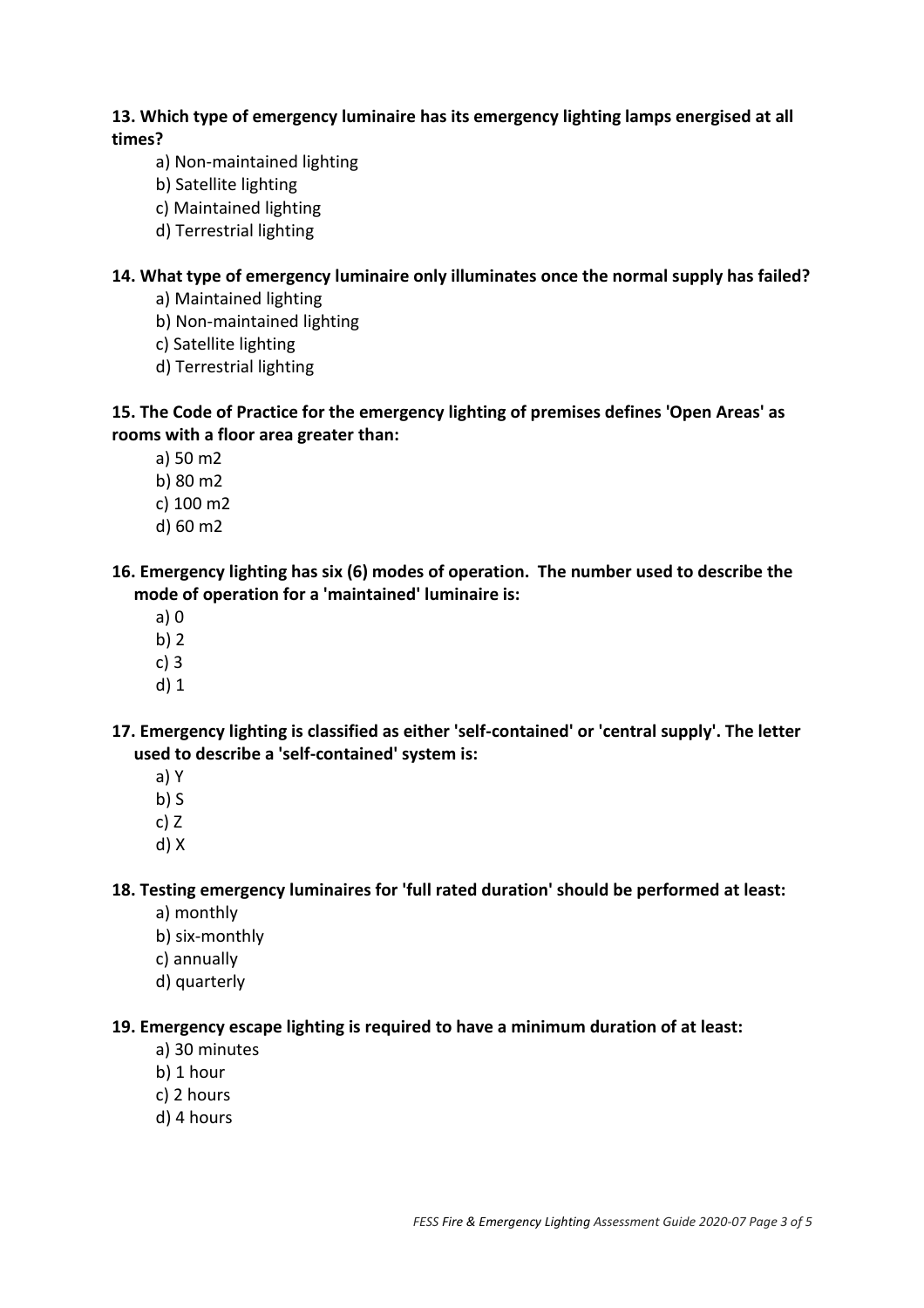### **20. Under emergency lighting conditions, all escape route signs, and direction signs must be:**

- a) externally illuminated only
- b) internally illuminated only
- c) either internally or externally illuminated
- d) photoluminescent only

# **ADDITIONAL PRACTICE / STUDY HELP**

For these additional questions you may need to do some further research as they do not contain suggested answers. They are intended to help you gain the level of knowledge you will need for the online test.

Please note the actual online test during your assessment is completely multiple choice. You will not be presented with the style of question you find below.

## **21. Is the following statement correct "The control and indicating equipment (CIE) should conform to BS EN 54-2":**

**22. If each core of a two-core cable has an end to end resistance of 0.1Ω, what is the combined resistance when the cores are connected at one end of the cable?**

**23 What devices would you use along the length of an addressable loop to mitigate loss of devices in the event of a short circuit?**

**24. Which format are Conventional fire detection circuits wired in?**

**25. Where is the correct location to test an end to end beam detector?**

**26. For devices provided for people who are deaf or hard of hearing, a mains failure or low battery condition should result in a suitable warning within how many minutes and or seconds:** 

**27. In areas with high levels of dust and dirt which could contaminate the detector and/or lead to an unwanted alarm, preference should be given to the use of which other detector:**

**28 Where the sound pressure level of background noise is greater than 60 dB(A), the sound pressure level of the fire alarm signal is required to be above the sound pressure level of the background noise by how many decibels:**